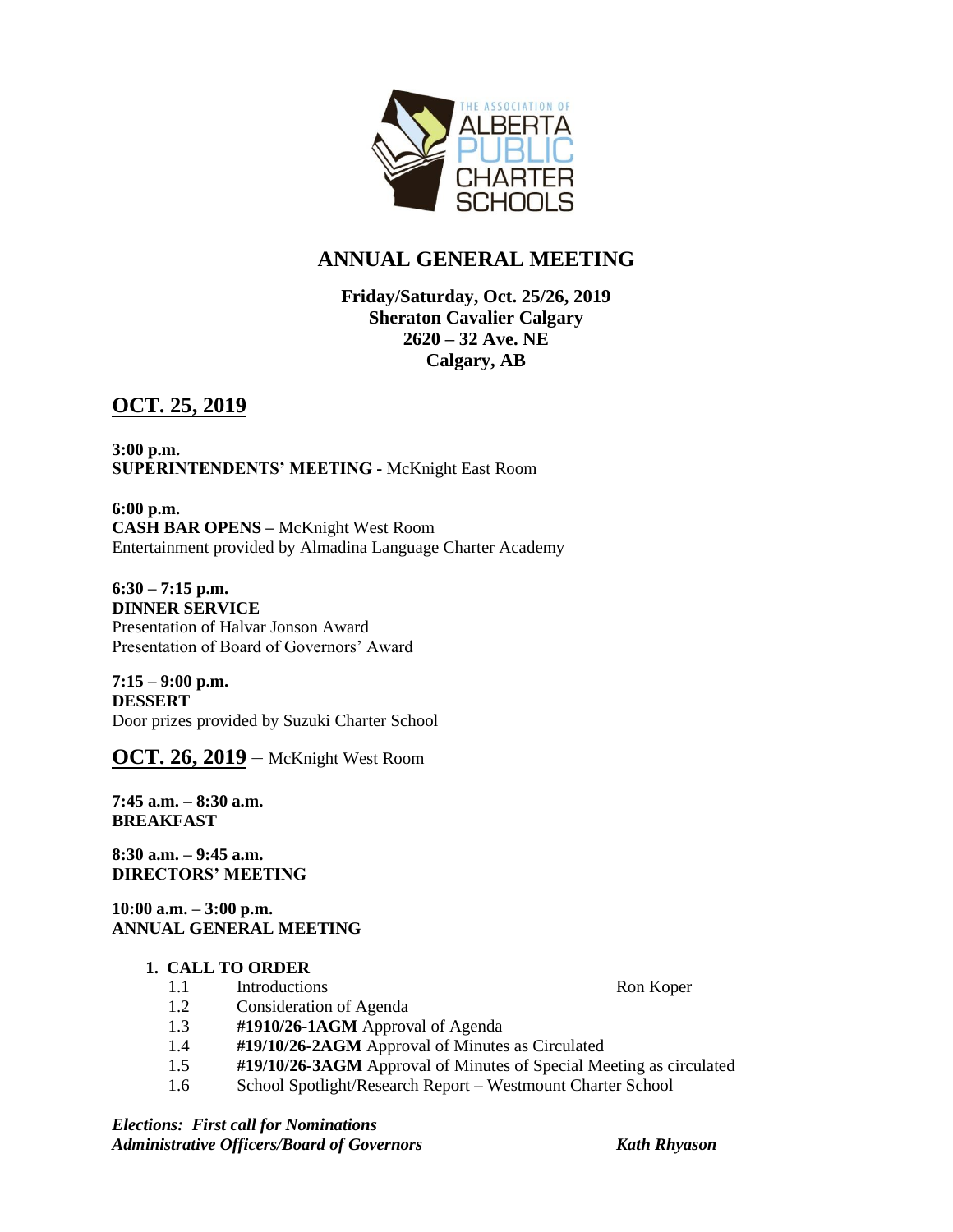## **2. REPORTS**

| <b>Elections: Second call for Nominations</b><br><b>Administrative Officers/ Board of Governors</b> |                         |  |
|-----------------------------------------------------------------------------------------------------|-------------------------|--|
|                                                                                                     |                         |  |
| <b>Alberta Education Field Services</b>                                                             | <b>Maurice Trottier</b> |  |
| <b>Strategic Planning Report</b>                                                                    | Ron Koper               |  |
| <b>Communications Committee Report</b>                                                              | Ron Koper               |  |
| Committees Update                                                                                   | Kath Rhyason            |  |
| #19/10/26-4AGM Audited Financial Statements                                                         | Myra Penberthy          |  |
| Correspondence                                                                                      | Meredith Poole          |  |
| Officers' & EAC Report                                                                              | Dale Erickson           |  |
| <b>Charter Board Directors' Report</b>                                                              | Ron Koper               |  |
|                                                                                                     |                         |  |

#### **11:45 Lunch**

#### **3. BUSINESS ARISING**

| 3.1                            | <b>Annual Report</b> | Kath Rhyason/Meredith Poole     |  |
|--------------------------------|----------------------|---------------------------------|--|
| 3.2                            | Website Launch       | <b>Shazin Mohammed-Standing</b> |  |
| 3.3                            | <b>GSNP</b> Update   | Kath Rhyason                    |  |
| 4. NEW BUSINESS (& discussion) |                      |                                 |  |

|     | <b>Elections: Third and final call for nominations</b><br><b>Administrative Officers/ Board of Governors</b> | <b>Kath Rhyason</b>        |
|-----|--------------------------------------------------------------------------------------------------------------|----------------------------|
| 4.1 | Election if necessary/Announcement of successful<br>candidates                                               |                            |
| 4.2 | Speech from Elected Chair                                                                                    |                            |
| 4.3 | <b>EAC</b> Officers                                                                                          |                            |
| 4.4 | Choice in Education Act                                                                                      |                            |
| 4.5 | <b>Restructuring Proposal</b>                                                                                | Dale Erickson/Kath Rhyason |
|     | (Approval in Principle)                                                                                      |                            |
|     | <b>5. ANY OTHER BUSINESS</b>                                                                                 |                            |
|     | Bouquets, commendations, celebrations, notices                                                               | Wrap-up by Directors       |
|     | <b>6. ADJOURNMENT</b> (by $3:00$ p.m.)                                                                       | Director                   |

## *Notice of Important Dates*

*\_\_\_\_\_\_\_\_\_\_\_\_\_\_\_\_\_\_\_\_\_\_\_\_\_\_\_\_\_\_\_\_\_\_\_\_\_\_\_\_\_\_\_\_\_\_\_\_\_\_\_\_\_\_\_\_\_\_\_\_\_\_\_\_\_\_\_\_\_\_\_\_\_\_*

- TAAPCS EAC Meetings: Nov. 22, 2019 (Red Deer); Jan. 31, 2020 (Conference Call); April 24, 2020 (Red Deer); June 12, 2020 (Conference Call)
- TAAPCS Spring Meeting: May 1/2, 2020 in Edmonton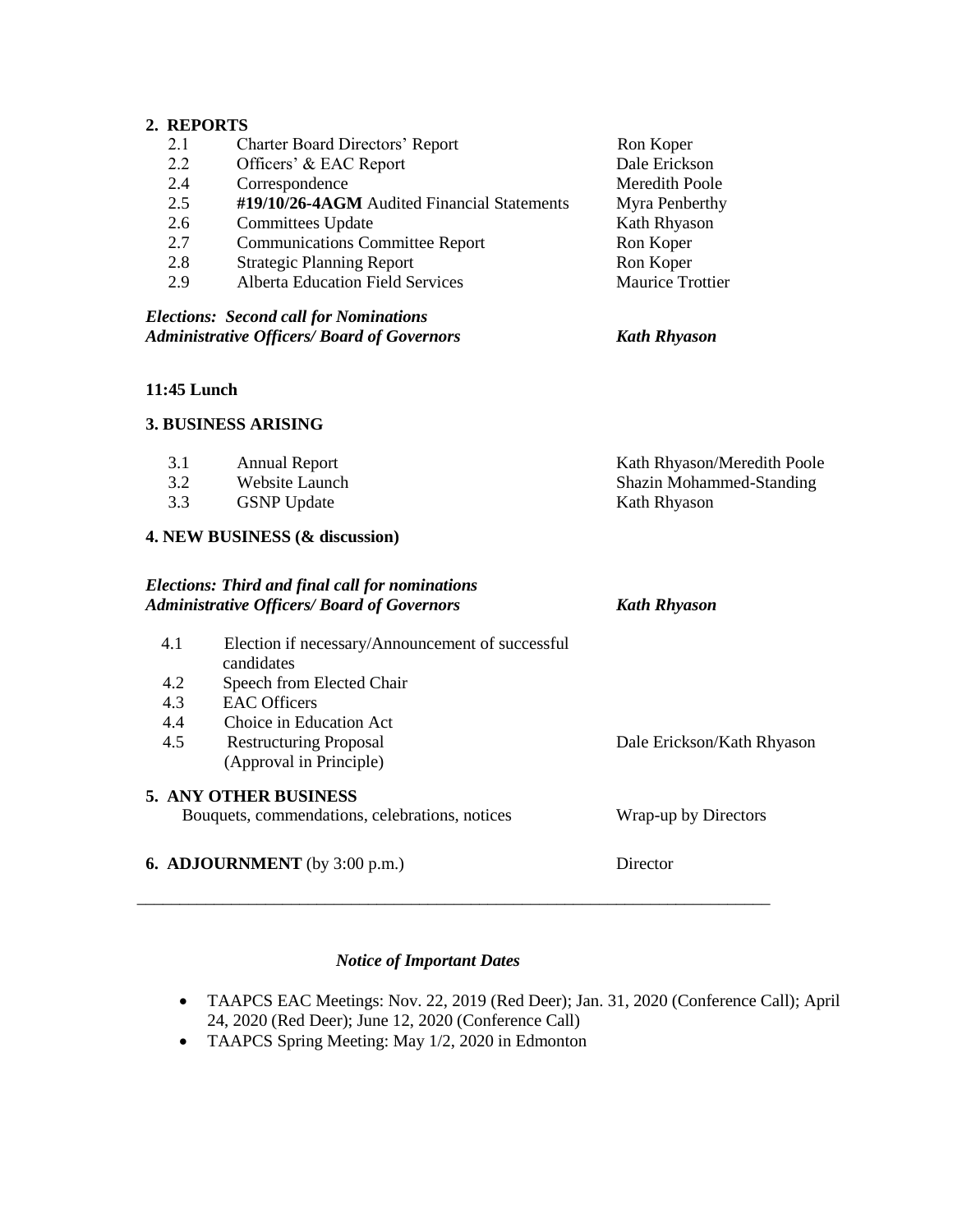## **Appendix 1 – Administrative Officers**

(in the event an election is necessary)

- $\bullet$  Election Rath Rh
- Election Kath Rhyason
	- President or Co-Presidents
		- o Call for nominations
		- o **#18/10/27-xAGM Motion that nominations be closed**
		- o Vote
	- Vice-President or Co-Vice-Presidents
		- o Call for nominations
		- o **#18/10/27-xAGM Motion that nominations be closed**
		- o Vote
	- Treasurer
		- o Call for Nominations
		- o **#18/10/27-xAGM Motion that nominations be closed**
		- o Vote
	- Secretary
		- o Call for nominations
		- o **#18/10/27-xAGM Motion that nominations be closed**
		- o Vote
- **#18/10/27-xAGM Motion to approve election results**
- **#18/10/27-xAGM Motion to destroy ballots**